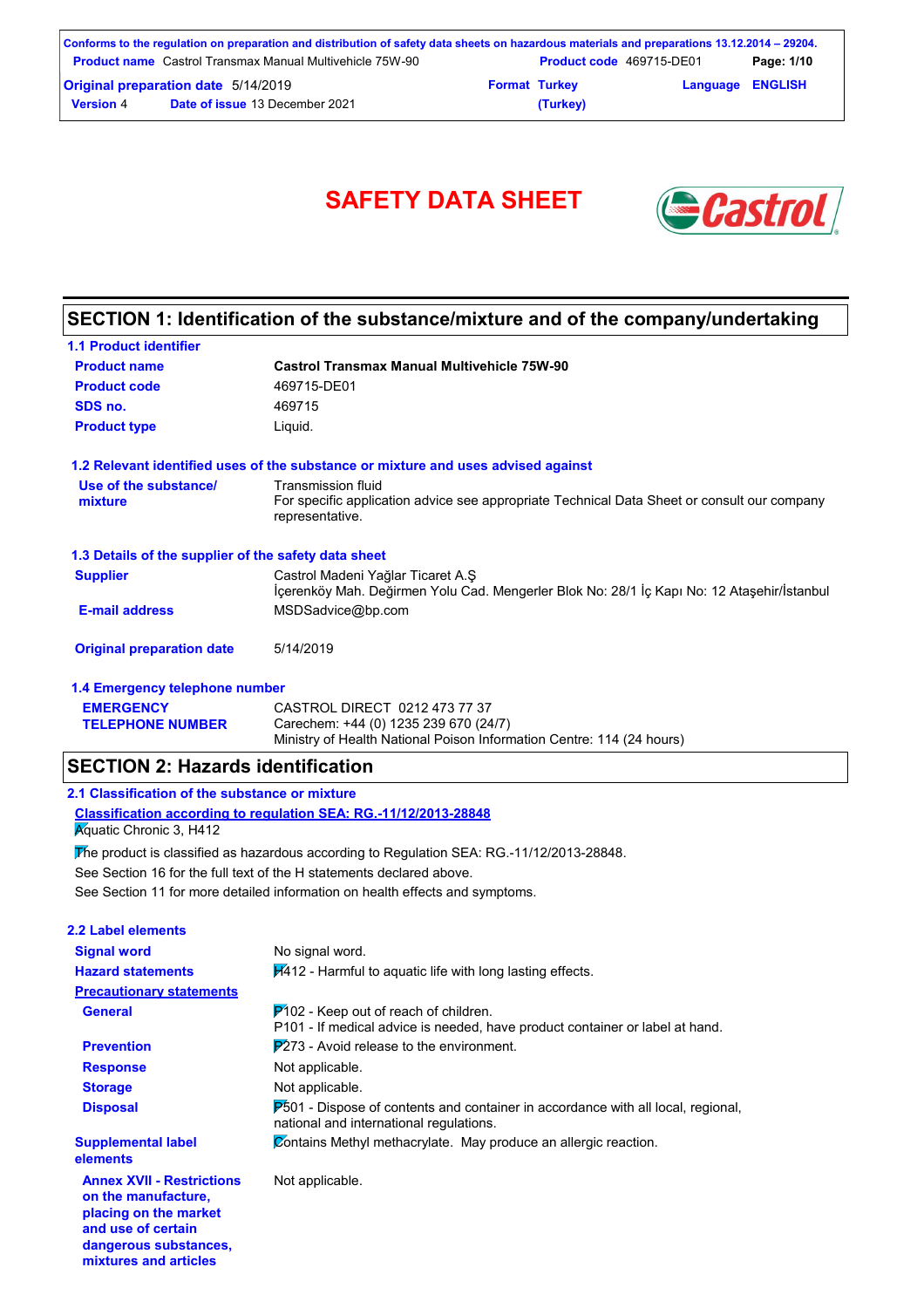|                                            | Conforms to the regulation on preparation and distribution of safety data sheets on hazardous materials and preparations 13.12.2014 – 29204. |                      |                                 |                         |            |
|--------------------------------------------|----------------------------------------------------------------------------------------------------------------------------------------------|----------------------|---------------------------------|-------------------------|------------|
|                                            | <b>Product name</b> Castrol Transmax Manual Multivehicle 75W-90                                                                              |                      | <b>Product code</b> 469715-DE01 |                         | Page: 2/10 |
| <b>Original preparation date 5/14/2019</b> |                                                                                                                                              | <b>Format Turkey</b> |                                 | <b>Language ENGLISH</b> |            |
| <b>Version 4</b>                           | <b>Date of issue 13 December 2021</b>                                                                                                        |                      | (Turkey)                        |                         |            |

# **SECTION 2: Hazards identification**

| <b>Special packaging requirements</b>                                |                                                                                          |
|----------------------------------------------------------------------|------------------------------------------------------------------------------------------|
| <b>Containers to be fitted</b><br>with child-resistant<br>fastenings | Not applicable.                                                                          |
| <b>Tactile warning of danger</b>                                     | Not applicable.                                                                          |
| 2.3 Other hazards                                                    |                                                                                          |
| <b>Product meets the criteria</b><br>for PBT or vPvB                 | This mixture does not contain any substances that are assessed to be a PBT or a<br>vPvB. |
| Other hazards which do                                               | Defatting to the skin.                                                                   |

## **SECTION 3: Composition/information on ingredients**

**3.2 Mixtures** Mixture

**not result in classification**

Synthetic base stock. Proprietary performance additives.

| <b>Product/ingredient name</b>                                                                      | CAS no.    | $\frac{9}{6}$ | SEA: RG.-11/12/2013-28848                                                                                                    | <b>Type</b> |
|-----------------------------------------------------------------------------------------------------|------------|---------------|------------------------------------------------------------------------------------------------------------------------------|-------------|
| Dec-1-ene, dimers, hydrogenated                                                                     | 68649-11-6 | $≥10 - ≤25$   | Acute Tox. 4, H332<br>Asp. Tox. 1, H304                                                                                      | $[1]$       |
| 1-Decene, homopolymer, hydrogenated                                                                 | 68037-01-4 | $≥10 - ≤25$   | Asp. Tox. 1, H304                                                                                                            | $[1]$       |
| Dec-1-ene, trimers, hydrogenated                                                                    | 68037-01-4 | $≥10 - ≤25$   | Asp. Tox. 1, H304                                                                                                            | $[1]$       |
| Distillates (petroleum), hydrotreated heavy<br>paraffinic                                           | 64742-54-7 | $≤10$         | Not classified.                                                                                                              | $[2]$       |
| Distillates (petroleum), hydrotreated light<br>paraffinic                                           | 64742-55-8 | $\leq$ 3      | Asp. Tox. 1, H304                                                                                                            | [1] [2]     |
| Distillates (petroleum), solvent-dewaxed<br>heavy paraffinic                                        | 64742-65-0 | $\leq$ 3      | Not classified.                                                                                                              | $[2]$       |
| Phosphorodithioic acid, mixed O,O-bis<br>(2-ethylhexyl and iso-Bu and iso-Pr)<br>esters, zinc salts | 85940-28-9 | $\leq$ 3      | Skin Irrit. 2, H315<br>Eye Dam. 1, H318<br>Aquatic Chronic 2, H411                                                           | $[1]$       |
| zinc isodecyl phosphorodithioate                                                                    | 25103-54-2 | ≤ $0.3$       | Aquatic Acute 1, H400 (M=1)<br>Aquatic Chronic 1, H410 (M=1)                                                                 | $[1]$       |
| Methyl methacrylate                                                                                 | 80-62-6    | ≤ $0.3$       | Flam. Liq. 2, H225<br>Skin Irrit. 2, H315<br><b>Skin Sens. 1, H317</b><br><b>STOT SE 3, H335</b>                             | [1] [2]     |
| 2,6-di-tert-butylphenol                                                                             | 128-39-2   | ≤ $0.3$       | Skin Irrit. 2, H315<br>Aquatic Acute 1, H400 (M=1)<br>Aquatic Chronic 1, H410 (M=1)                                          | $[1]$       |
| isodecyl methacrylate                                                                               | 29964-84-9 | ≤0.3          | Skin Irrit. 2, H315<br>Eye Irrit. 2, H319<br>STOT SE 3, H335<br>Aquatic Acute 1, H400 (M=1)<br>Aquatic Chronic 1, H410 (M=1) | $[1]$       |

**See Section 16 for the full text of the H statements declared above.**

**There are no additional ingredients present which, within the current knowledge of the supplier and in the concentrations applicable, are classified as hazardous to health or the environment and hence require reporting in this section.**

Type

 $\boxed{1}$  Substance classified with a health or environmental hazard

[2] Substance with a workplace exposure limit

[3] Substance meets the criteria for PBT

[4] Substance meets the criteria for vPvB [5] Additional disclosure due to company policy

Occupational exposure limits, if available, are listed in Section 8.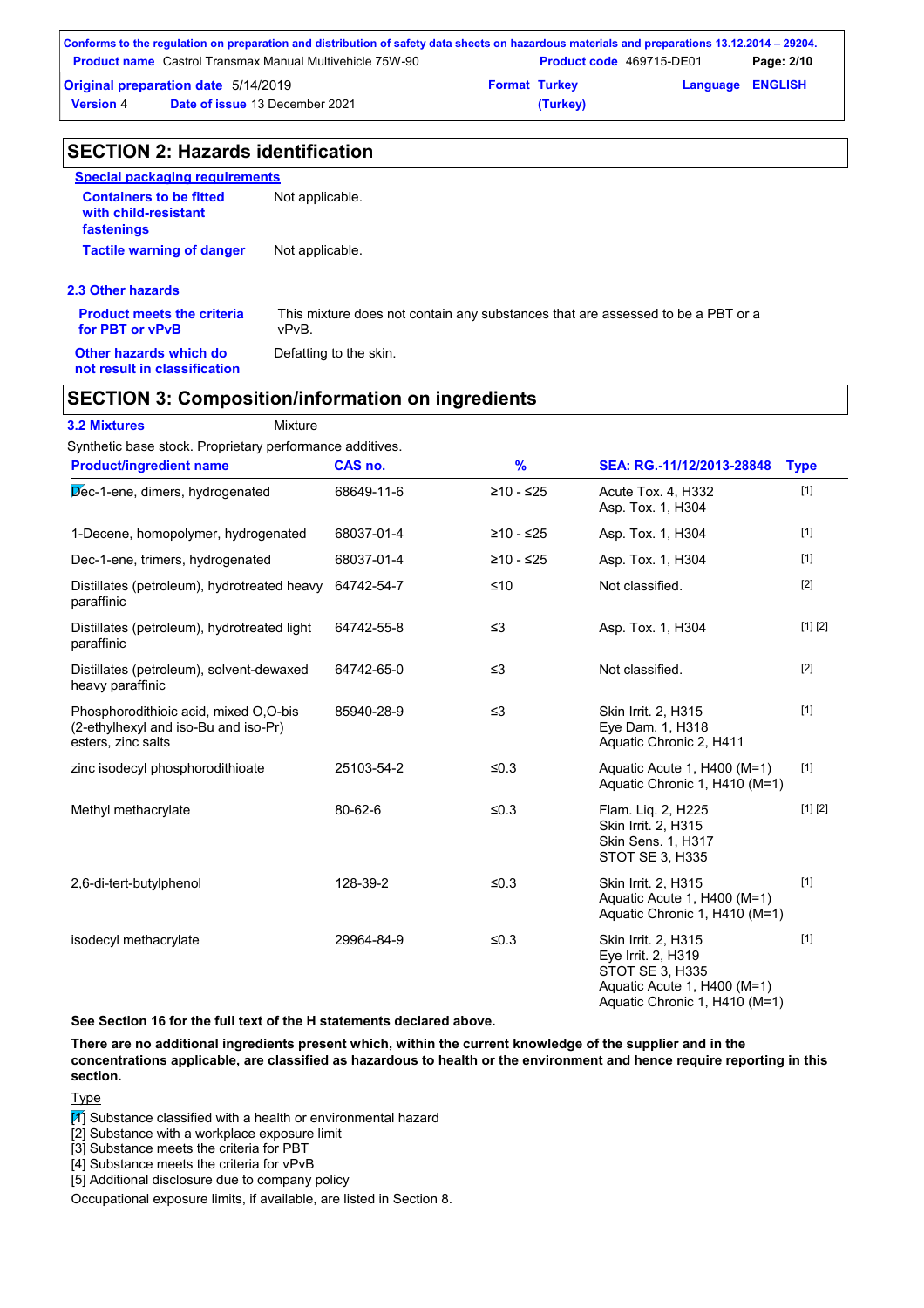|                  | Conforms to the regulation on preparation and distribution of safety data sheets on hazardous materials and preparations 13.12.2014 – 29204. |                      |                          |                         |            |
|------------------|----------------------------------------------------------------------------------------------------------------------------------------------|----------------------|--------------------------|-------------------------|------------|
|                  | <b>Product name</b> Castrol Transmax Manual Multivehicle 75W-90                                                                              |                      | Product code 469715-DE01 |                         | Page: 3/10 |
|                  | <b>Original preparation date 5/14/2019</b>                                                                                                   | <b>Format Turkey</b> |                          | <b>Language ENGLISH</b> |            |
| <b>Version 4</b> | <b>Date of issue 13 December 2021</b>                                                                                                        |                      | (Turkey)                 |                         |            |

# **SECTION 4: First aid measures**

| 4.1 Description of first aid measures |
|---------------------------------------|
|---------------------------------------|

| <b>Inhalation</b>                 | If inhaled, remove to fresh air. Get medical attention if symptoms occur.                                                                                                                                                                                                                             |
|-----------------------------------|-------------------------------------------------------------------------------------------------------------------------------------------------------------------------------------------------------------------------------------------------------------------------------------------------------|
| <b>Ingestion</b>                  | <b>Do</b> not induce vomiting unless directed to do so by medical personnel. Never give<br>anything by mouth to an unconscious person. If unconscious, place in recovery<br>position and get medical attention immediately. Get medical attention if adverse<br>health effects persist or are severe. |
| <b>Skin contact</b>               | Wash skin thoroughly with soap and water or use recognised skin cleanser.<br>Remove contaminated clothing and shoes. Wash clothing before reuse. Clean<br>shoes thoroughly before reuse. Get medical attention if symptoms occur.                                                                     |
| Eye contact                       | In case of contact, immediately flush eyes with plenty of water for at least 15<br>minutes. Eyelids should be held away from the eyeball to ensure thorough rinsing.<br>Check for and remove any contact lenses. Get medical attention.                                                               |
| <b>Protection of first-aiders</b> | No action shall be taken involving any personal risk or without suitable training. It<br>may be dangerous to the person providing aid to give mouth-to-mouth resuscitation.                                                                                                                           |

#### **4.2 Most important symptoms and effects, both acute and delayed**

See Section 11 for more detailed information on health effects and symptoms.

#### **4.3 Indication of any immediate medical attention and special treatment needed**

| <b>Notes to physician</b> | Treatment should in general be symptomatic and directed to relieving any effects. |
|---------------------------|-----------------------------------------------------------------------------------|
|                           |                                                                                   |

# **SECTION 5: Firefighting measures**

| 5.1 Extinguishing media                |                                                     |
|----------------------------------------|-----------------------------------------------------|
| <b>Suitable extinguishing</b><br>media | Use foam or all-purpose dry chemical to extinguish. |
| Unsuitable extinguishing<br>media      | Do not use water jet.                               |

#### **5.2 Special hazards arising from the substance or mixture**

| <b>Hazards from the</b><br>substance or mixture          | Fire water contaminated with this material must be contained and prevented from being<br>discharged to any waterway, sewer or drain. In a fire or if heated, a pressure increase will<br>occur and the container may burst. This material is harmful to aquatic life with long lasting<br>effects.        |
|----------------------------------------------------------|-----------------------------------------------------------------------------------------------------------------------------------------------------------------------------------------------------------------------------------------------------------------------------------------------------------|
| <b>Hazardous combustion</b><br>products                  | Combustion products may include the following:<br>carbon oxides (CO, CO <sub>2</sub> ) (carbon monoxide, carbon dioxide)                                                                                                                                                                                  |
| <b>5.3 Advice for firefighters</b>                       |                                                                                                                                                                                                                                                                                                           |
| <b>Special precautions for</b><br>fire-fighters          | No action shall be taken involving any personal risk or without suitable training. Promptly<br>isolate the scene by removing all persons from the vicinity of the incident if there is a fire.                                                                                                            |
| <b>Special protective</b><br>equipment for fire-fighters | Fire-fighters should wear positive pressure self-contained breathing apparatus (SCBA) and full<br>turnout gear. Clothing for fire-fighters (including helmets, protective boots and gloves)<br>conforming to European standard EN 469 will provide a basic level of protection for chemical<br>incidents. |

# **SECTION 6: Accidental release measures**

|                                         | 6.1 Personal precautions, protective equipment and emergency procedures                                                                                                                                                                                                                                                                                                                                                           |
|-----------------------------------------|-----------------------------------------------------------------------------------------------------------------------------------------------------------------------------------------------------------------------------------------------------------------------------------------------------------------------------------------------------------------------------------------------------------------------------------|
| For non-emergency<br>personnel          | Contact emergency personnel. No action shall be taken involving any personal risk or without<br>suitable training. Evacuate surrounding areas. Keep unnecessary and unprotected personnel<br>from entering. Do not touch or walk through spilt material. Avoid breathing vapour or mist.<br>Provide adequate ventilation. Put on appropriate personal protective equipment. Floors may<br>be slippery; use care to avoid falling. |
| For emergency responders                | $\mathbf{\mathsf{E}}$ ntry into a confined space or poorly ventilated area contaminated with vapour, mist or fume is<br>extremely hazardous without the correct respiratory protective equipment and a safe system of<br>work. Wear self-contained breathing apparatus. Wear a suitable chemical protective suit.<br>Chemical resistant boots. See also the information in "For non-emergency personnel".                         |
| <b>6.2 Environmental</b><br>precautions | Avoid dispersal of spilt material and runoff and contact with soil, waterways, drains and sewers.<br>Inform the relevant authorities if the product has caused environmental pollution (sewers,<br>waterways, soil or air). Water polluting material. May be harmful to the environment if released<br>in large quantities.                                                                                                       |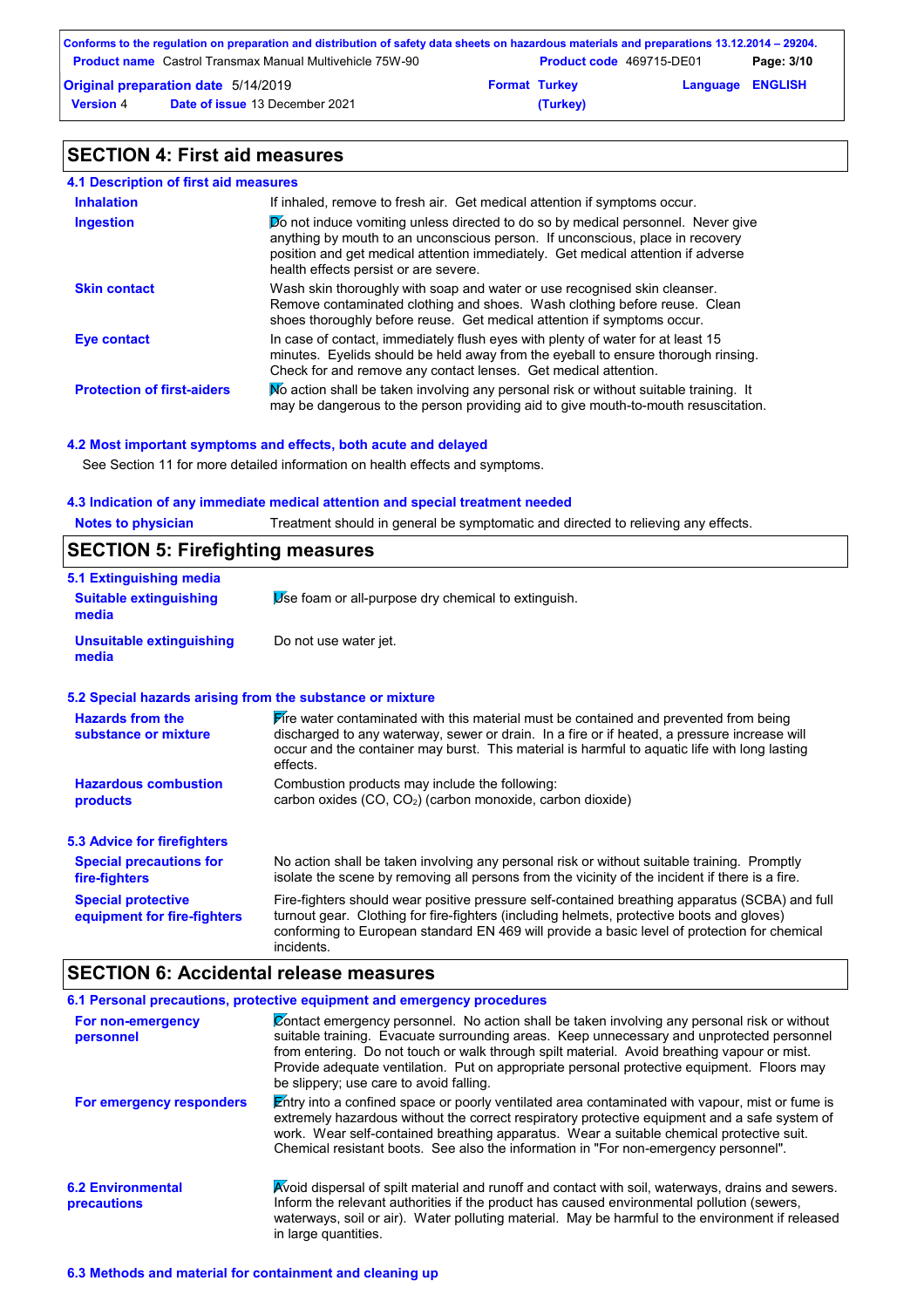|                  | Conforms to the regulation on preparation and distribution of safety data sheets on hazardous materials and preparations 13.12.2014 – 29204. |                      |                          |                         |            |
|------------------|----------------------------------------------------------------------------------------------------------------------------------------------|----------------------|--------------------------|-------------------------|------------|
|                  | <b>Product name</b> Castrol Transmax Manual Multivehicle 75W-90                                                                              |                      | Product code 469715-DE01 |                         | Page: 4/10 |
|                  | Original preparation date 5/14/2019                                                                                                          | <b>Format Turkey</b> |                          | <b>Language ENGLISH</b> |            |
| <b>Version 4</b> | <b>Date of issue 13 December 2021</b>                                                                                                        |                      | (Turkey)                 |                         |            |

|                                           | <b>SECTION 6: Accidental release measures</b>                                                                                                                                                                                                                                                                                                                                                                                                                                                                         |
|-------------------------------------------|-----------------------------------------------------------------------------------------------------------------------------------------------------------------------------------------------------------------------------------------------------------------------------------------------------------------------------------------------------------------------------------------------------------------------------------------------------------------------------------------------------------------------|
| <b>Small spill</b>                        | Stop leak if without risk. Move containers from spill area. Absorb with an inert material and<br>place in an appropriate waste disposal container. Dispose of via a licensed waste disposal<br>contractor.                                                                                                                                                                                                                                                                                                            |
| Large spill                               | Stop leak if without risk. Move containers from spill area. Approach the release from upwind.<br>Prevent entry into sewers, water courses, basements or confined areas. Contain and collect<br>spillage with non-combustible, absorbent material e.g. sand, earth, vermiculite or diatomaceous<br>earth and place in container for disposal according to local regulations. Contaminated<br>absorbent material may pose the same hazard as the spilt product. Dispose of via a licensed<br>waste disposal contractor. |
| 6.4 Reference to other<br><b>sections</b> | See Section 1 for emergency contact information.<br>See Section 5 for firefighting measures.<br>See Section 8 for information on appropriate personal protective equipment.<br>See Section 12 for environmental precautions.<br>See Section 13 for additional waste treatment information.                                                                                                                                                                                                                            |

# **SECTION 7: Handling and storage**

| 7.1 Precautions for safe handling                                                    |                                                                                                                                                                                                                                                                                                                                                                                                                                                                                                                                                                                             |
|--------------------------------------------------------------------------------------|---------------------------------------------------------------------------------------------------------------------------------------------------------------------------------------------------------------------------------------------------------------------------------------------------------------------------------------------------------------------------------------------------------------------------------------------------------------------------------------------------------------------------------------------------------------------------------------------|
| <b>Protective measures</b>                                                           | $\triangleright$ to appropriate personal protective equipment (see Section 8). Do not ingest. Avoid<br>contact with eyes, skin and clothing. Avoid breathing vapour or mist. Keep in the original<br>container or an approved alternative made from a compatible material, kept tightly closed when<br>not in use. Empty containers retain product residue and can be hazardous. Do not reuse<br>container. Avoid contact of spilt material and runoff with soil and surface waterways.                                                                                                     |
| <b>Advice on general</b><br>occupational hygiene                                     | Eating, drinking and smoking should be prohibited in areas where this material is handled,<br>stored and processed. Wash thoroughly after handling. Remove contaminated clothing and<br>protective equipment before entering eating areas. See also Section 8 for additional<br>information on hygiene measures.                                                                                                                                                                                                                                                                            |
| <b>7.2 Conditions for safe</b><br>storage, including any<br><i>incompatibilities</i> | Store in accordance with local regulations. Store in original container protected from direct<br>sunlight in a dry, cool and well-ventilated area, away from incompatible materials (see Section<br>10) and food and drink. Keep container tightly closed and sealed until ready for use. Store and<br>use only in equipment/containers designed for use with this product. Containers that have<br>been opened must be carefully resealed and kept upright to prevent leakage. Do not store in<br>unlabelled containers. Use appropriate containment to avoid environmental contamination. |
| <b>Not suitable</b>                                                                  | Prolonged exposure to elevated temperature.                                                                                                                                                                                                                                                                                                                                                                                                                                                                                                                                                 |
| 7.3 Specific end use(s)                                                              |                                                                                                                                                                                                                                                                                                                                                                                                                                                                                                                                                                                             |

#### **Recommendations** Not available.

### **SECTION 8: Exposure controls/personal protection**

#### **8.1 Control parameters**

#### **Occupational exposure limits**

| <b>Product/ingredient name</b>                               | <b>Exposure limit values</b>                                                                                                |
|--------------------------------------------------------------|-----------------------------------------------------------------------------------------------------------------------------|
| Distillates (petroleum), hydrotreated heavy paraffinic       | <b>ACGIH TLV (United States).</b><br>TWA: 5 mg/m <sup>3</sup> 8 hours. Issued/Revised: 11/2009 Form: Inhalable<br>fraction  |
| Distillates (petroleum), hydrotreated light paraffinic       | <b>ACGIH TLV (United States).</b><br>TWA: 5 mg/m <sup>3</sup> 8 hours. Issued/Revised: 11/2009 Form: Inhalable<br>fraction  |
| Distillates (petroleum), solvent-dewaxed heavy<br>paraffinic | <b>ACGIH TLV (United States).</b><br>TWA: 5 mg/m <sup>3</sup> 8 hours. Issued/Revised: 11/2009 Form: Inhalable<br>fraction  |
| Methyl methacrylate                                          | TR ISGGM OEL (Turkey).<br>STEL: 100 ppm 15 minutes. Issued/Revised: 12/2013<br>TWA: 50 ppm 8 hours. Issued/Revised: 12/2013 |

Whilst specific OELs for certain components may be shown in this section, other components may be present in any mist, vapour or dust produced. Therefore, the specific OELs may not be applicable to the product as a whole and are provided for guidance only.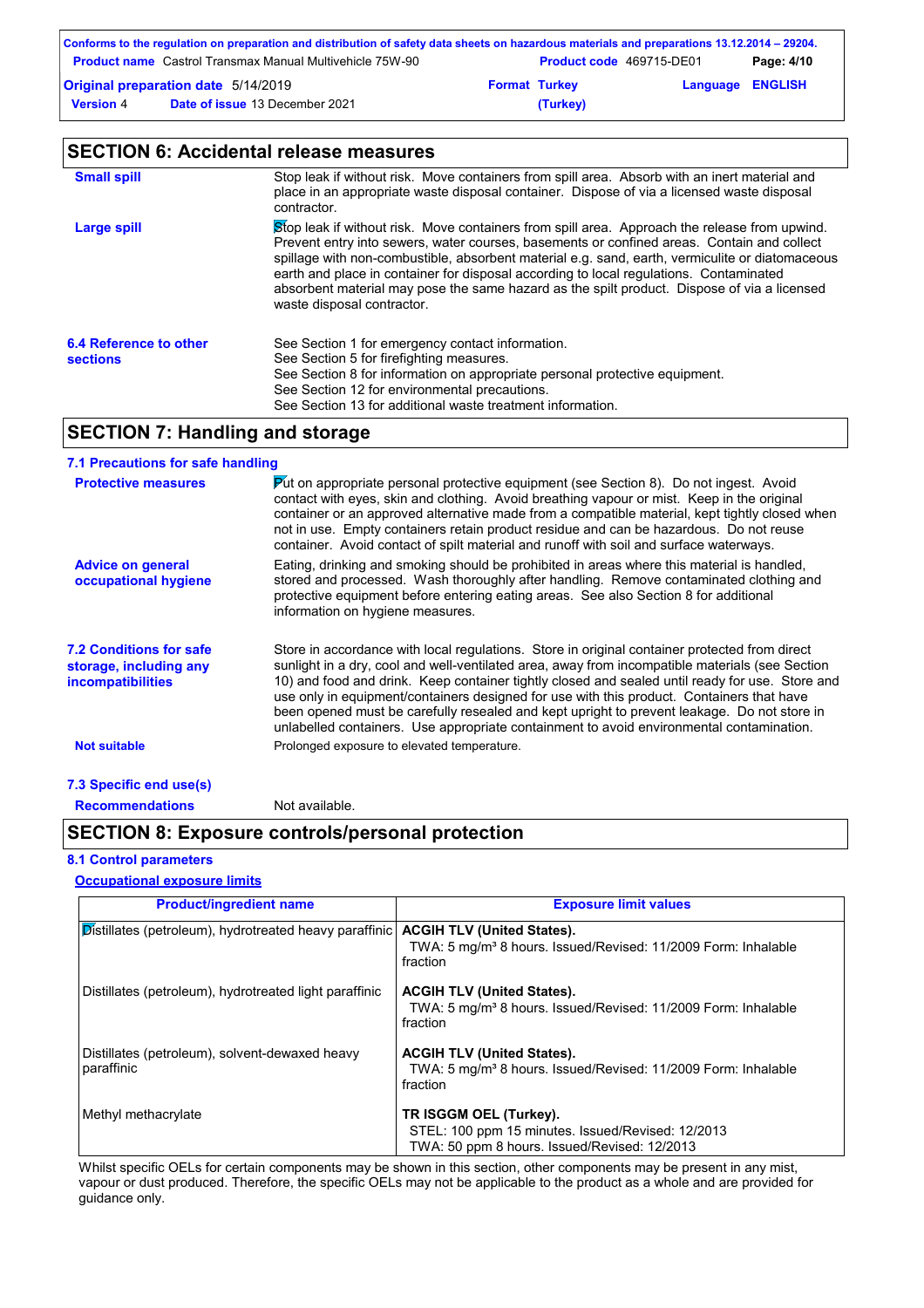|                  | Conforms to the regulation on preparation and distribution of safety data sheets on hazardous materials and preparations 13.12.2014 – 29204. |                      |                          |                         |            |
|------------------|----------------------------------------------------------------------------------------------------------------------------------------------|----------------------|--------------------------|-------------------------|------------|
|                  | <b>Product name</b> Castrol Transmax Manual Multivehicle 75W-90                                                                              |                      | Product code 469715-DE01 |                         | Page: 5/10 |
|                  | Original preparation date 5/14/2019                                                                                                          | <b>Format Turkey</b> |                          | <b>Language ENGLISH</b> |            |
| <b>Version 4</b> | <b>Date of issue 13 December 2021</b>                                                                                                        |                      | (Turkey)                 |                         |            |

# **SECTION 8: Exposure controls/personal protection**

| <b>Recommended monitoring</b><br>procedures       | If this product contains ingredients with exposure limits, personal, workplace atmosphere or<br>biological monitoring may be required to determine the effectiveness of the ventilation or other<br>control measures and/or the necessity to use respiratory protective equipment. Reference<br>should be made to monitoring standards, such as the following: European Standard EN 689<br>(Workplace atmospheres - Guidance for the assessment of exposure by inhalation to chemical<br>agents for comparison with limit values and measurement strategy) European Standard EN<br>14042 (Workplace atmospheres - Guide for the application and use of procedures for the<br>assessment of exposure to chemical and biological agents) European Standard EN 482<br>(Workplace atmospheres - General requirements for the performance of procedures for the<br>measurement of chemical agents) Reference to national guidance documents for methods for<br>the determination of hazardous substances will also be required. |
|---------------------------------------------------|----------------------------------------------------------------------------------------------------------------------------------------------------------------------------------------------------------------------------------------------------------------------------------------------------------------------------------------------------------------------------------------------------------------------------------------------------------------------------------------------------------------------------------------------------------------------------------------------------------------------------------------------------------------------------------------------------------------------------------------------------------------------------------------------------------------------------------------------------------------------------------------------------------------------------------------------------------------------------------------------------------------------------|
| <b>8.2 Exposure controls</b>                      |                                                                                                                                                                                                                                                                                                                                                                                                                                                                                                                                                                                                                                                                                                                                                                                                                                                                                                                                                                                                                            |
| <b>Appropriate engineering</b><br><b>controls</b> | All activities involving chemicals should be assessed for their risks to health, to ensure<br>exposures are adequately controlled. Personal protective equipment should only be considered<br>after other forms of control measures (e.g. engineering controls) have been suitably evaluated.<br>Personal protective equipment should conform to appropriate standards, be suitable for use, be<br>kept in good condition and properly maintained.<br>Your supplier of personal protective equipment should be consulted for advice on selection and<br>appropriate standards. For further information contact your national organisation for standards.<br>Provide exhaust ventilation or other engineering controls to keep the relevant airborne<br>concentrations below their respective occupational exposure limits.<br>The final choice of protective equipment will depend upon a risk assessment. It is important to<br>ensure that all items of personal protective equipment are compatible.                    |
| <b>Individual protection measures</b>             |                                                                                                                                                                                                                                                                                                                                                                                                                                                                                                                                                                                                                                                                                                                                                                                                                                                                                                                                                                                                                            |
| <b>Hygiene measures</b>                           | Wash hands, forearms and face thoroughly after handling chemical products, before eating,<br>smoking and using the lavatory and at the end of the working period. Appropriate techniques<br>should be used to remove potentially contaminated clothing. Wash contaminated clothing<br>before reusing. Ensure that eyewash stations and safety showers are close to the workstation<br>location.                                                                                                                                                                                                                                                                                                                                                                                                                                                                                                                                                                                                                            |
| <b>Respiratory protection</b>                     | In case of insufficient ventilation, wear suitable respiratory equipment.<br>The correct choice of respiratory protection depends upon the chemicals being handled, the<br>conditions of work and use, and the condition of the respiratory equipment. Safety procedures<br>should be developed for each intended application. Respiratory protection equipment should<br>therefore be chosen in consultation with the supplier/manufacturer and with a full assessment<br>of the working conditions.                                                                                                                                                                                                                                                                                                                                                                                                                                                                                                                      |
| <b>Eye/face protection</b>                        | Safety glasses with side shields.                                                                                                                                                                                                                                                                                                                                                                                                                                                                                                                                                                                                                                                                                                                                                                                                                                                                                                                                                                                          |
| <b>Skin protection</b>                            |                                                                                                                                                                                                                                                                                                                                                                                                                                                                                                                                                                                                                                                                                                                                                                                                                                                                                                                                                                                                                            |
| <b>Hand protection</b>                            | Wear protective gloves if prolonged or repeated contact is likely. Wear chemical resistant<br>gloves. Recommended: Nitrile gloves. The correct choice of protective gloves depends upon<br>the chemicals being handled, the conditions of work and use, and the condition of the gloves<br>(even the best chemically resistant glove will break down after repeated chemical exposures).<br>Most gloves provide only a short time of protection before they must be discarded and replaced.<br>Because specific work environments and material handling practices vary, safety procedures<br>should be developed for each intended application. Gloves should therefore be chosen in<br>consultation with the supplier/manufacturer and with a full assessment of the working<br>conditions.                                                                                                                                                                                                                               |
| <b>Skin and body</b>                              | Use of protective clothing is good industrial practice.<br>Personal protective equipment for the body should be selected based on the task being<br>performed and the risks involved and should be approved by a specialist before handling this<br>product.<br>Cotton or polyester/cotton overalls will only provide protection against light superficial<br>contamination that will not soak through to the skin. Overalls should be laundered on a regular<br>basis. When the risk of skin exposure is high (e.g. when cleaning up spillages or if there is a<br>risk of splashing) then chemical resistant aprons and/or impervious chemical suits and boots<br>will be required.                                                                                                                                                                                                                                                                                                                                      |
| <b>Environmental exposure</b><br>controls         | Emissions from ventilation or work process equipment should be checked to ensure they<br>comply with the requirements of environmental protection legislation. In some cases, fume<br>scrubbers, filters or engineering modifications to the process equipment will be necessary to<br>reduce emissions to acceptable levels.                                                                                                                                                                                                                                                                                                                                                                                                                                                                                                                                                                                                                                                                                              |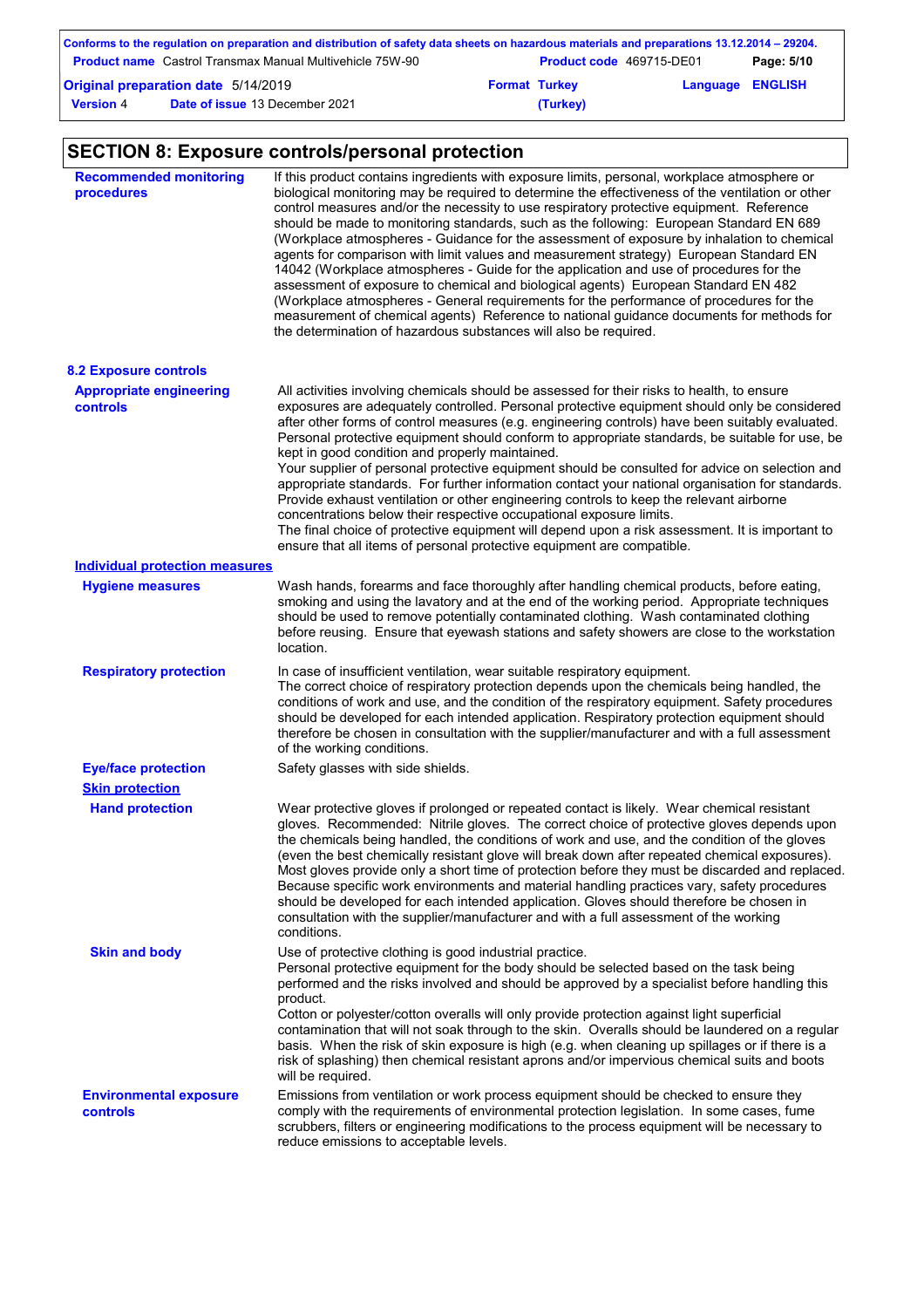|                  | Conforms to the regulation on preparation and distribution of safety data sheets on hazardous materials and preparations 13.12.2014 – 29204. |                      |                                 |                         |            |
|------------------|----------------------------------------------------------------------------------------------------------------------------------------------|----------------------|---------------------------------|-------------------------|------------|
|                  | <b>Product name</b> Castrol Transmax Manual Multivehicle 75W-90                                                                              |                      | <b>Product code</b> 469715-DE01 |                         | Page: 6/10 |
|                  | <b>Original preparation date 5/14/2019</b>                                                                                                   | <b>Format Turkey</b> |                                 | <b>Language ENGLISH</b> |            |
| <b>Version 4</b> | <b>Date of issue 13 December 2021</b>                                                                                                        |                      | (Turkey)                        |                         |            |

### **SECTION 9: Physical and chemical properties**

The conditions of measurement of all properties are at standard temperature and pressure unless otherwise indicated.

#### **9.1 Information on basic physical and chemical properties**

| <b>Appearance</b>                                      |                                           |
|--------------------------------------------------------|-------------------------------------------|
| <b>Physical state</b>                                  | Liquid.                                   |
| Colour                                                 | Amber.                                    |
| <b>Odour</b>                                           | Not available.                            |
| <b>Odour threshold</b>                                 | Not available.                            |
| рH                                                     | Mot applicable.                           |
| <b>Melting point/freezing point</b>                    | Not available.                            |
| Initial boiling point and boiling                      | Not available.                            |
| range                                                  |                                           |
| <b>Pour point</b>                                      | -54 °C                                    |
| <b>Flash point</b>                                     | Open cup: >180°C (>356°F) [Cleveland]     |
| <b>Evaporation rate</b>                                | Not available.                            |
| <b>Flammability (solid, gas)</b>                       | Not applicable. Based on - Physical state |
| <b>Upper/lower flammability or</b><br>explosive limits | Not available.                            |

**Vapour pressure**

|                                                                 |           | Vapour Pressure at 20°C |                         |          | Vapour pressure at 50°C |               |  |
|-----------------------------------------------------------------|-----------|-------------------------|-------------------------|----------|-------------------------|---------------|--|
| <b>Ingredient name</b>                                          | mm Hg kPa |                         | <b>Method</b>           | mm<br>Hg | kPa                     | <b>Method</b> |  |
| Dec-1-ene, dimers,<br>hydrogenated                              | 0.01      | 0.0013                  | <b>ASTME</b><br>1194-87 |          |                         |               |  |
| 1-Decene,<br>homopolymer,<br>hydrogenated                       | $\Omega$  | $\Omega$                | <b>ASTME</b><br>1194-87 |          |                         |               |  |
| Distillates (petroleum),<br>hydrotreated heavy<br>paraffinic    | <0.08     | < 0.011                 | <b>ASTM D 5191</b>      |          |                         |               |  |
| Distillates (petroleum),<br>hydrotreated light<br>paraffinic    | < 0.08    | < 0.011                 | <b>ASTM D 5191</b>      |          |                         |               |  |
| Distillates (petroleum),<br>solvent-dewaxed<br>heavy paraffinic | < 0.08    | < 0.011                 | <b>ASTM D 5191</b>      |          |                         |               |  |
| Not available.                                                  |           |                         |                         |          |                         |               |  |
| Not available.                                                  |           |                         |                         |          |                         |               |  |

#### **Relative density Vapour density Density**  $\leq 1000 \text{ kg/m}^3 \leq 1 \text{ g/cm}^3$  at 15°C **Solubility(ies)** insoluble in water.

**Partition coefficient: n-octanol/ water**

**Auto-ignition temperature** 

| <b>Ingredient name</b>                 | °C         | ∘⊏                         | <b>Method</b> |
|----------------------------------------|------------|----------------------------|---------------|
| Dec-1-ene, dimers, hydrogenated        | 324        | 615.2                      | ASTM D 2158   |
| 1-Decene, homopolymer,<br>hydrogenated | 343 to 369 | 649.4 to 696.2 ASTM D 2159 |               |
| Dec-1-ene, trimers, hydrogenated       | 343 to 369 | 649.4 to 696.2 ASTM D 2159 |               |

Kinematic: 15.09 mm<sup>2</sup> /s (15.09 cSt) at 100°C

**Viscosity Kinematic: 76 mm²/s (76 cSt) at 40°C Decomposition temperature** Not available.

**Explosive properties Oxidising properties** Not available. **Particle characteristics Median particle size** Not applicable.

**9.2 Other information** No additional information.

Not available.

Not applicable.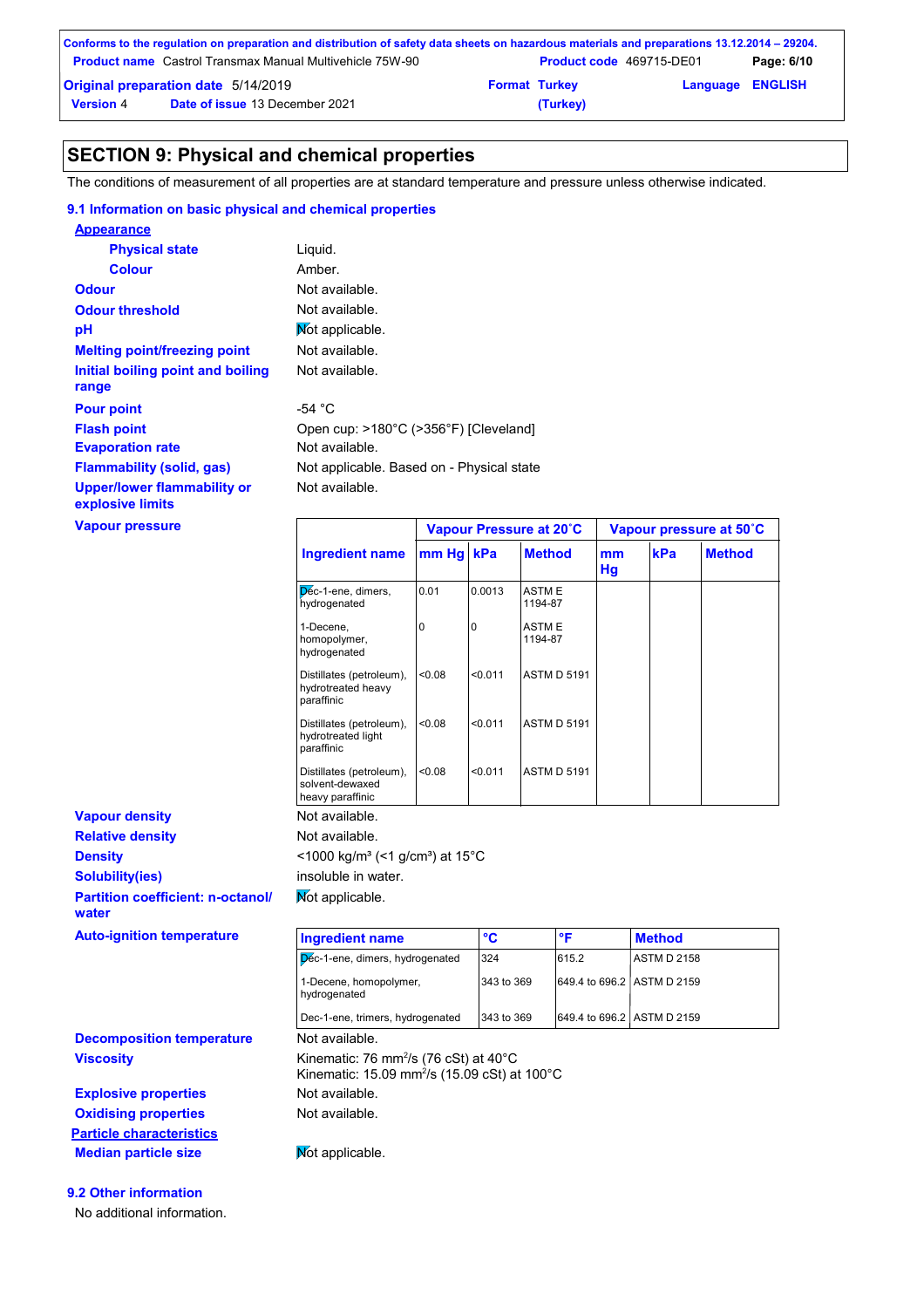|                  | Conforms to the regulation on preparation and distribution of safety data sheets on hazardous materials and preparations 13.12.2014 – 29204. |                      |                                 |                         |            |
|------------------|----------------------------------------------------------------------------------------------------------------------------------------------|----------------------|---------------------------------|-------------------------|------------|
|                  | <b>Product name</b> Castrol Transmax Manual Multivehicle 75W-90                                                                              |                      | <b>Product code</b> 469715-DE01 |                         | Page: 7/10 |
|                  | <b>Original preparation date 5/14/2019</b>                                                                                                   | <b>Format Turkey</b> |                                 | <b>Language ENGLISH</b> |            |
| <b>Version 4</b> | <b>Date of issue 13 December 2021</b>                                                                                                        |                      | (Turkey)                        |                         |            |

| <b>SECTION 10: Stability and reactivity</b>       |                                                                                                                                                                         |  |  |
|---------------------------------------------------|-------------------------------------------------------------------------------------------------------------------------------------------------------------------------|--|--|
| <b>10.1 Reactivity</b>                            | No specific test data available for this product. Refer to Conditions to avoid and Incompatible<br>materials for additional information.                                |  |  |
| <b>10.2 Chemical stability</b>                    | The product is stable.                                                                                                                                                  |  |  |
| <b>10.3 Possibility of</b><br>hazardous reactions | Under normal conditions of storage and use, hazardous reactions will not occur.<br>Under normal conditions of storage and use, hazardous polymerisation will not occur. |  |  |
| <b>10.4 Conditions to avoid</b>                   | Avoid all possible sources of ignition (spark or flame).                                                                                                                |  |  |
| 10.5 Incompatible materials                       | Reactive or incompatible with the following materials: oxidising materials.                                                                                             |  |  |
| <b>10.6 Hazardous</b><br>decomposition products   | Under normal conditions of storage and use, hazardous decomposition products should not be<br>produced.                                                                 |  |  |

# **SECTION 11: Toxicological information**

#### **11.1 Information on toxicological effects Acute toxicity estimates**

| <u>ACUTE TOXICITY ESTIMATES</u>                    | <b>Route</b>                                                                                        | <b>ATE value</b>                                                                            |  |
|----------------------------------------------------|-----------------------------------------------------------------------------------------------------|---------------------------------------------------------------------------------------------|--|
|                                                    |                                                                                                     |                                                                                             |  |
| Mhalation (dusts and mists)                        |                                                                                                     | 6.02 mg/l                                                                                   |  |
| <b>Information on likely</b><br>routes of exposure | Routes of entry anticipated: Dermal, Inhalation.                                                    |                                                                                             |  |
| <b>Potential acute health effects</b>              |                                                                                                     |                                                                                             |  |
| <b>Inhalation</b>                                  | Vapour inhalation under ambient conditions is not normally a problem due to low vapour<br>pressure. |                                                                                             |  |
| <b>Ingestion</b>                                   | No known significant effects or critical hazards.                                                   |                                                                                             |  |
| <b>Skin contact</b>                                | Defatting to the skin. May cause skin dryness and irritation.                                       |                                                                                             |  |
| <b>Eye contact</b>                                 | No known significant effects or critical hazards.                                                   |                                                                                             |  |
|                                                    | <b>Symptoms related to the physical, chemical and toxicological characteristics</b>                 |                                                                                             |  |
| <b>Inhalation</b>                                  | decomposition products occurs.                                                                      | May be harmful by inhalation if exposure to vapour, mists or fumes resulting from thermal   |  |
| <b>Ingestion</b>                                   | No specific data.                                                                                   |                                                                                             |  |
| <b>Skin contact</b>                                | Adverse symptoms may include the following:<br>irritation<br>dryness<br>cracking                    |                                                                                             |  |
| <b>Eye contact</b>                                 | No specific data.                                                                                   |                                                                                             |  |
|                                                    | Delayed and immediate effects as well as chronic effects from short and long-term exposure          |                                                                                             |  |
| <b>Inhalation</b>                                  | respiratory tract.                                                                                  | Overexposure to the inhalation of airborne droplets or aerosols may cause irritation of the |  |
| <b>Ingestion</b>                                   | Ingestion of large quantities may cause nausea and diarrhoea.                                       |                                                                                             |  |
| <b>Skin contact</b>                                |                                                                                                     | Prolonged or repeated contact can defat the skin and lead to irritation and/or dermatitis.  |  |
| <b>Eye contact</b>                                 |                                                                                                     | Potential risk of transient stinging or redness if accidental eye contact occurs.           |  |
| <b>Potential chronic health effects</b>            |                                                                                                     |                                                                                             |  |
| <b>General</b>                                     | No known significant effects or critical hazards.                                                   |                                                                                             |  |
| <b>Carcinogenicity</b>                             | No known significant effects or critical hazards.                                                   |                                                                                             |  |
| <b>Mutagenicity</b>                                | No known significant effects or critical hazards.                                                   |                                                                                             |  |
| <b>Developmental effects</b>                       | No known significant effects or critical hazards.                                                   |                                                                                             |  |
| <b>Fertility effects</b>                           | No known significant effects or critical hazards.                                                   |                                                                                             |  |

# **SECTION 12: Ecological information**

# **12.1 Toxicity**

**Environmental hazards Harmful to aquatic life with long lasting effects.** 

#### **12.2 Persistence and degradability**

Not expected to be rapidly degradable.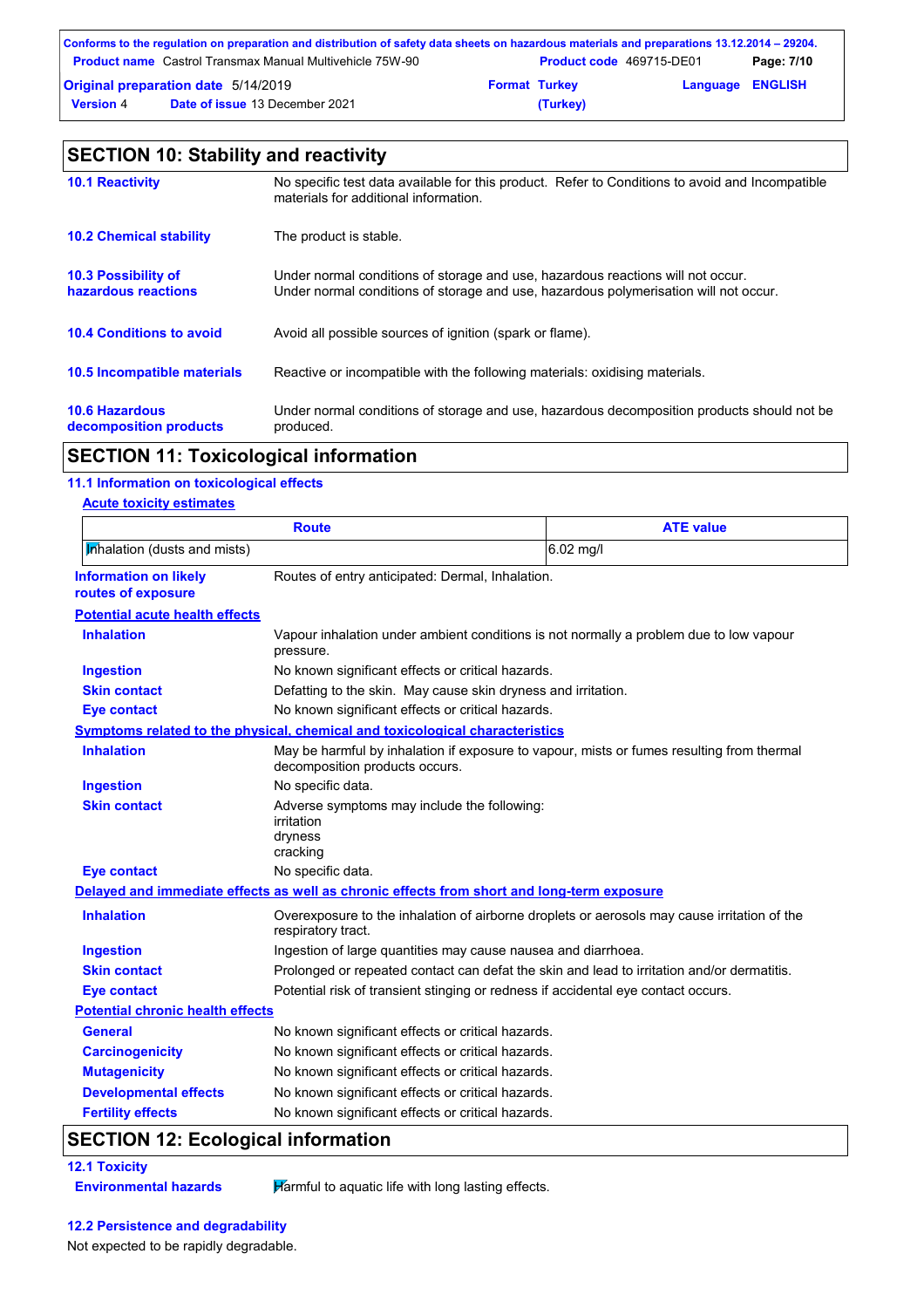|                  | Conforms to the regulation on preparation and distribution of safety data sheets on hazardous materials and preparations 13.12.2014 – 29204. |                      |                          |                         |            |
|------------------|----------------------------------------------------------------------------------------------------------------------------------------------|----------------------|--------------------------|-------------------------|------------|
|                  | <b>Product name</b> Castrol Transmax Manual Multivehicle 75W-90                                                                              |                      | Product code 469715-DE01 |                         | Page: 8/10 |
|                  | Original preparation date 5/14/2019                                                                                                          | <b>Format Turkey</b> |                          | <b>Language ENGLISH</b> |            |
| <b>Version 4</b> | <b>Date of issue 13 December 2021</b>                                                                                                        |                      | (Turkey)                 |                         |            |

## **SECTION 12: Ecological information**

#### **12.3 Bioaccumulative potential**

This product is not expected to bioaccumulate through food chains in the environment.

| <b>12.4 Mobility in soil</b>                                  |                                                                      |
|---------------------------------------------------------------|----------------------------------------------------------------------|
| <b>Soil/water partition</b><br>coefficient (K <sub>oc</sub> ) | Not available.                                                       |
| <b>Mobility</b>                                               | Spillages may penetrate the soil causing ground water contamination. |

#### **12.5 Results of PBT and vPvB assessment**

This mixture does not contain any substances that are assessed to be a PBT or a vPvB.

#### **12.6 Other adverse effects**

Spills may form a film on water surfaces causing physical damage to organisms. Oxygen transfer could also be impaired. **Other ecological information**

## **SECTION 13: Disposal considerations**

#### **13.1 Waste treatment methods**

| <b>Methods of disposal</b> | The generation of waste should be avoided or minimised wherever possible. Significant<br>quantities of waste product residues should not be disposed of via the foul sewer but processed<br>in a suitable effluent treatment plant. Dispose of surplus and non-recyclable products via a<br>licensed waste disposal contractor. Disposal of this product, solutions and any by-products<br>should at all times comply with the requirements of environmental protection and waste disposal<br>legislation and any regional local authority reguirements. Waste packaging should be recycled.<br>Incineration or landfill should only be considered when recycling is not feasible. This material<br>and its container must be disposed of in a safe way. Care should be taken when handling<br>emptied containers that have not been cleaned or rinsed out. Empty containers or liners may<br>retain some product residues. Avoid dispersal of spilt material and runoff and contact with soil.<br>waterways, drains and sewers. |
|----------------------------|----------------------------------------------------------------------------------------------------------------------------------------------------------------------------------------------------------------------------------------------------------------------------------------------------------------------------------------------------------------------------------------------------------------------------------------------------------------------------------------------------------------------------------------------------------------------------------------------------------------------------------------------------------------------------------------------------------------------------------------------------------------------------------------------------------------------------------------------------------------------------------------------------------------------------------------------------------------------------------------------------------------------------------|
| <b>Special precautions</b> | This material and its container must be disposed of in a safe way. Care should be taken when<br>handling emptied containers that have not been cleaned or rinsed out. Empty containers or liners<br>may retain some product residues. Empty containers represent a fire hazard as they may contain<br>flammable product residues and vapour. Never weld, solder or braze empty containers. Avoid<br>dispersal of spilt material and runoff and contact with soil, waterways, drains and sewers.                                                                                                                                                                                                                                                                                                                                                                                                                                                                                                                                  |

| <b>SECTION 14: Transport information</b>       |                |                          |                |                |
|------------------------------------------------|----------------|--------------------------|----------------|----------------|
|                                                | <b>ADR/RID</b> | <b>ADN</b>               | <b>IMDG</b>    | <b>IATA</b>    |
| 14.1 UN number                                 | Not regulated. | Not regulated.           | Not regulated. | Not regulated. |
| 14.2 UN proper<br>shipping name                |                | $\overline{\phantom{a}}$ | ٠              | ۰              |
| <b>14.3 Transport</b><br>hazard class(es)      |                | $\overline{\phantom{a}}$ | ٠              | ٠              |
| <b>14.4 Packing</b><br>group                   |                | $\overline{\phantom{a}}$ | ٠              |                |
| 14.5<br><b>Environmental</b><br><b>hazards</b> | No.            | No.                      | No.            | No.            |
| <b>Additional</b><br>information               |                | $\overline{\phantom{a}}$ | ٠              |                |

**14.6 Special precautions for user** Not available.

**14.7 Transport in bulk according to IMO instruments**

Not available.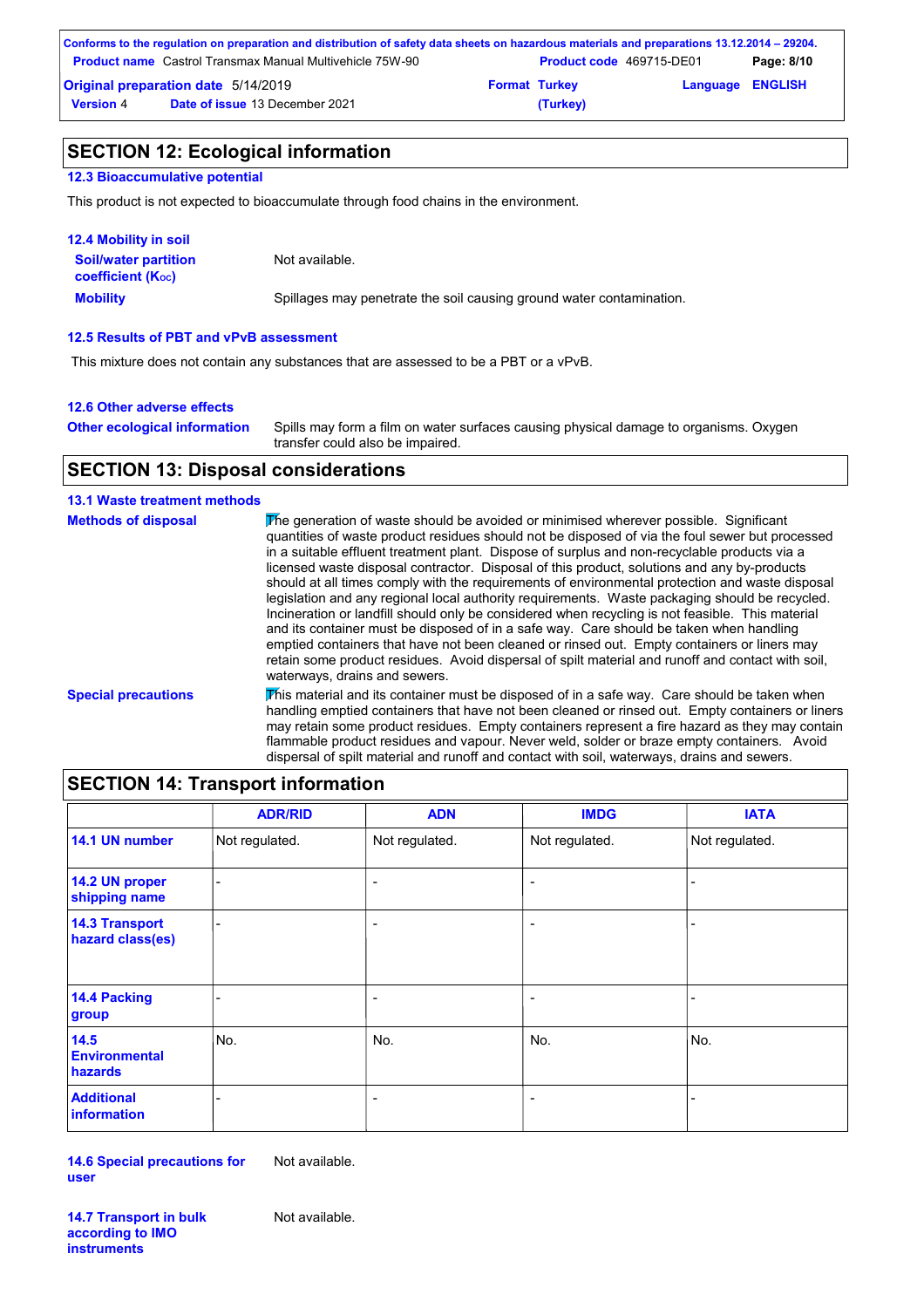|                  | Conforms to the regulation on preparation and distribution of safety data sheets on hazardous materials and preparations 13.12.2014 – 29204. |                      |                          |                         |            |
|------------------|----------------------------------------------------------------------------------------------------------------------------------------------|----------------------|--------------------------|-------------------------|------------|
|                  | <b>Product name</b> Castrol Transmax Manual Multivehicle 75W-90                                                                              |                      | Product code 469715-DE01 |                         | Page: 9/10 |
|                  | <b>Original preparation date 5/14/2019</b>                                                                                                   | <b>Format Turkey</b> |                          | <b>Language ENGLISH</b> |            |
| <b>Version 4</b> | <b>Date of issue 13 December 2021</b>                                                                                                        |                      | (Turkey)                 |                         |            |

# **SECTION 15: Regulatory information**

|                                                                 | 15.1 Safety, health and environmental regulations/legislation specific for the substance or mixture      |
|-----------------------------------------------------------------|----------------------------------------------------------------------------------------------------------|
| <b>National inventory</b>                                       |                                                                                                          |
| <b>Australia inventory (AIIC)</b>                               | All components are listed or exempted.                                                                   |
| <b>Canada inventory</b>                                         | All components are listed or exempted.                                                                   |
| <b>China inventory (IECSC)</b>                                  | All components are listed or exempted.                                                                   |
| <b>Japan inventory (CSCL)</b>                                   | All components are listed or exempted.                                                                   |
| <b>Korea inventory (KECI)</b>                                   | All components are listed or exempted.                                                                   |
| <b>Philippines inventory</b><br>(PICCS)                         | All components are listed or exempted.                                                                   |
| <b>REACH Status</b>                                             | For the REACH status of this product please consult your company contact, as identified in<br>Section 1. |
| <b>Taiwan Chemical</b><br><b>Substances Inventory</b><br>(TCSI) | All components are listed or exempted.                                                                   |
| <b>United States inventory</b><br>(TSCA 8b)                     | All components are active or exempted.                                                                   |
|                                                                 |                                                                                                          |

# **SECTION 16: Other information**

| <b>Abbreviations and acronyms</b>                      | ACGIH = American Conference of Industrial Hygienists<br>Inland Waterway<br>Road<br>ATE = Acute Toxicity Estimate<br>BCF = Bioconcentration Factor<br><b>CAS = Chemical Abstracts Service</b><br>IATA = International Air Transport Association<br>IBC = Intermediate Bulk Container<br>IMDG = International Maritime Dangerous Goods<br>PBT = Persistent, Bioaccumulative and Toxic<br>SADT = Self-Accelerating Decomposition Temperature<br>TWA = Time weighted average<br>$UN = United Nations$<br>UVCB = Complex hydrocarbon substance<br>VOC = Volatile Organic Compound<br>vPvB = Very Persistent and Very Bioaccumulative | ADN = European Provisions concerning the International Carriage of Dangerous Goods by<br>ADR = The European Agreement concerning the International Carriage of Dangerous Goods by<br>GHS = Globally Harmonized System of Classification and Labelling of Chemicals<br>LogPow = logarithm of the octanol/water partition coefficient<br>MARPOL = International Convention for the Prevention of Pollution From Ships, 1973 as<br>modified by the Protocol of 1978. ("Marpol" = marine pollution)<br>OECD = Organisation for Economic Co-operation and Development<br>RID = The Regulations concerning the International Carriage of Dangerous Goods by Rail<br>STOT-RE = Specific Target Organ Toxicity - Repeated Exposure<br>STOT-SE = Specific Target Organ Toxicity - Single Exposure<br>Varies = may contain one or more of the following $64741-88-4$ , $64741-89-5$ , $64741-95-3$ ,<br>64741-96-4, 64742-01-4, 64742-44-5, 64742-45-6, 64742-52-5, 64742-53-6, 64742-54-7, |
|--------------------------------------------------------|---------------------------------------------------------------------------------------------------------------------------------------------------------------------------------------------------------------------------------------------------------------------------------------------------------------------------------------------------------------------------------------------------------------------------------------------------------------------------------------------------------------------------------------------------------------------------------------------------------------------------------|-----------------------------------------------------------------------------------------------------------------------------------------------------------------------------------------------------------------------------------------------------------------------------------------------------------------------------------------------------------------------------------------------------------------------------------------------------------------------------------------------------------------------------------------------------------------------------------------------------------------------------------------------------------------------------------------------------------------------------------------------------------------------------------------------------------------------------------------------------------------------------------------------------------------------------------------------------------------------------------|
| <b>Full text of abbreviated H</b><br><b>statements</b> | 64742-70-7, 72623-85-9, 72623-86-0, 72623-87-1<br>$\cancel{H}225$<br>H304<br>H315<br>H317<br>H318<br>H319<br>H332<br>H335<br>H400<br>H410<br>H411                                                                                                                                                                                                                                                                                                                                                                                                                                                                               | Highly flammable liquid and vapour.<br>May be fatal if swallowed and enters airways.<br>Causes skin irritation.<br>May cause an allergic skin reaction.<br>Causes serious eye damage.<br>Causes serious eye irritation.<br>Harmful if inhaled.<br>May cause respiratory irritation.<br>Very toxic to aquatic life.<br>Very toxic to aquatic life with long lasting effects.<br>Toxic to aquatic life with long lasting effects.                                                                                                                                                                                                                                                                                                                                                                                                                                                                                                                                                   |
| <b>Full text of classifications</b><br>[CLP/GHS]       | <b>Acute Tox. 4</b><br>Aquatic Acute 1<br>Aquatic Chronic 1<br>Aquatic Chronic 2<br>Asp. Tox. 1<br>Eye Dam. 1<br>Eye Irrit. 2<br>Flam. Lig. 2                                                                                                                                                                                                                                                                                                                                                                                                                                                                                   | <b>ACUTE TOXICITY - Category 4</b><br>SHORT-TERM (ACUTE) AQUATIC HAZARD - Category 1<br>LONG-TERM (CHRONIC) AQUATIC HAZARD - Category 1<br>LONG-TERM (CHRONIC) AQUATIC HAZARD - Category 2<br><b>ASPIRATION HAZARD - Category 1</b><br>SERIOUS EYE DAMAGE/EYE IRRITATION - Category 1<br>SERIOUS EYE DAMAGE/EYE IRRITATION - Category 2<br>FLAMMABLE LIQUIDS - Category 2                                                                                                                                                                                                                                                                                                                                                                                                                                                                                                                                                                                                         |